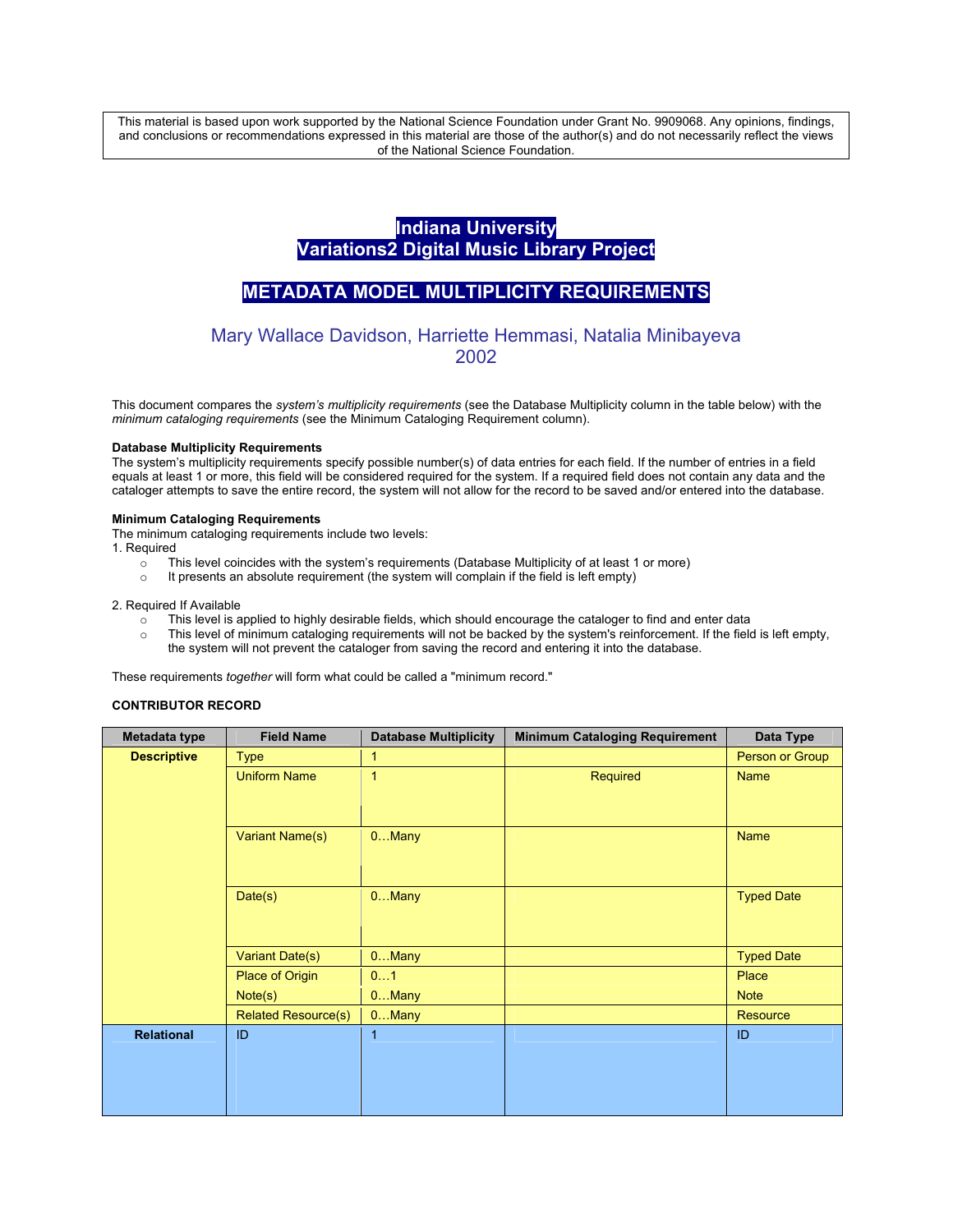| <b>Administrative</b> | <b>Record Creation</b>    |  | Access Info              |
|-----------------------|---------------------------|--|--------------------------|
|                       | <b>Last Record Update</b> |  | Access Info              |
|                       | <b>Record Status</b>      |  | <b>Status Descriptor</b> |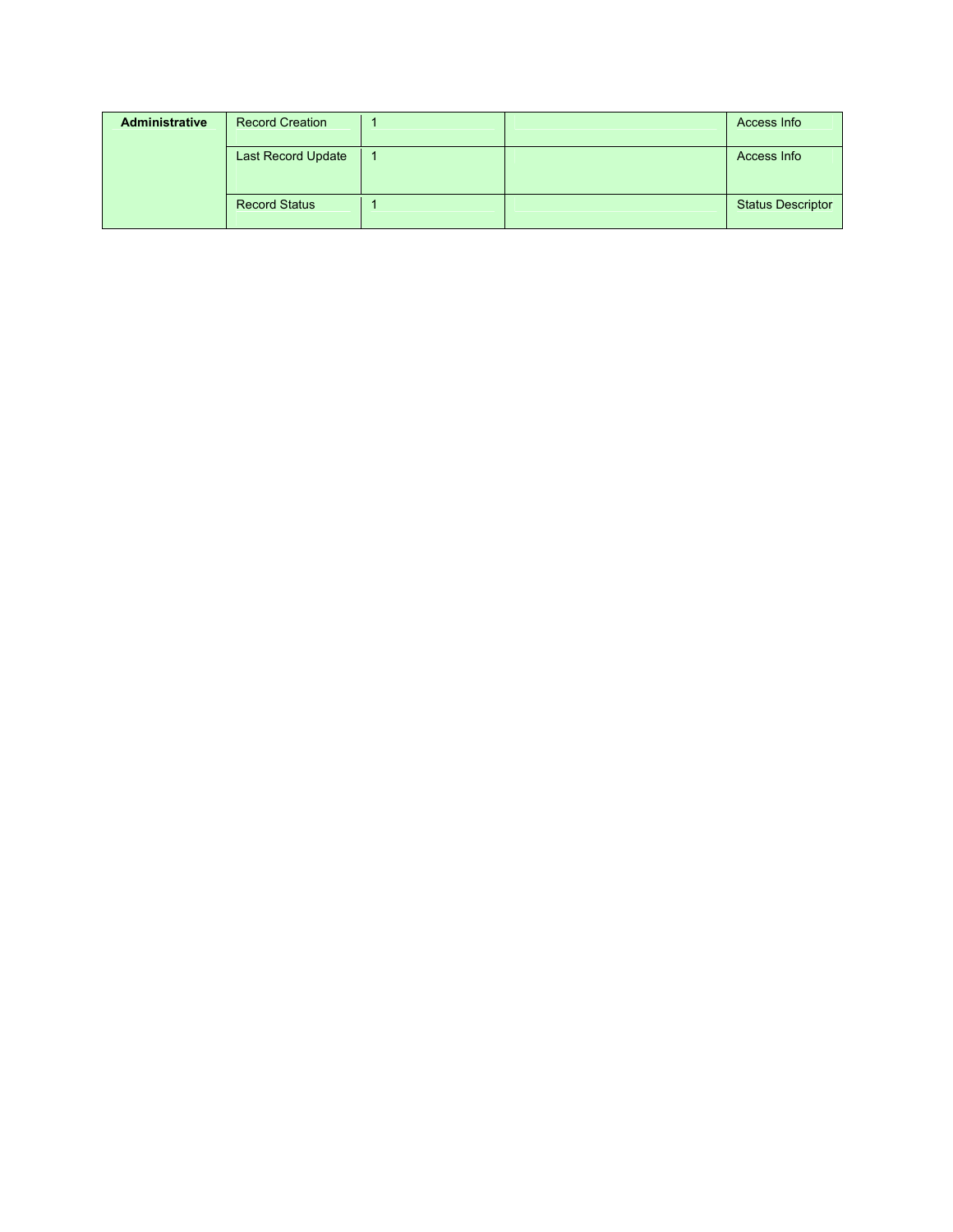## **WORK RECORD**

| Metadata type      | <b>Field Name</b>                               | <b>Database Multiplicity</b> | <b>Minimum Cataloging</b><br>Requirement | <b>Data Type</b>                                                   |
|--------------------|-------------------------------------------------|------------------------------|------------------------------------------|--------------------------------------------------------------------|
| <b>Descriptive</b> | <b>Uniform Title</b>                            | $\mathbf{1}$                 | Required                                 | <b>Text</b>                                                        |
|                    | Variant Title(s)                                | 0. Many                      |                                          | <b>Text</b>                                                        |
|                    | Date of Composition                             | 01                           |                                          | <b>Date</b>                                                        |
|                    | <b>Place of Composition</b>                     | 01                           |                                          | Place                                                              |
|                    | Date of First<br>Performance                    | 01                           |                                          | <b>Date</b>                                                        |
|                    | <b>Date of First Publication</b>                | 01                           |                                          | <b>Date</b>                                                        |
|                    | <b>Original Text Title</b>                      | 01                           |                                          | <b>Text</b>                                                        |
|                    | Language(s)                                     | 0Many                        |                                          | <b>Language Use</b>                                                |
|                    | Subject Heading(s)                              | $0.$ Many                    | <b>Required If Available</b>             | <b>Text</b>                                                        |
|                    | <b>Class Number</b>                             | 01                           | <b>Required If Available</b>             | <b>Text</b>                                                        |
|                    | <b>Instrumentation</b>                          | $0$ Many                     | <b>Required If Available</b>             | <b>Instrument Info</b>                                             |
|                    | Genre, Form, and Style                          | $0$ Many                     |                                          | Genre, Form, Style<br>descriptor                                   |
|                    | Key                                             | 01                           | <b>Required If Available</b>             | <b>Key Descriptor</b>                                              |
|                    | Note(s)                                         | $0$ Many                     |                                          | <b>Note</b>                                                        |
|                    | Related resource(s)                             | 0Many                        |                                          | Resource                                                           |
| <b>Structural</b>  | <b>Work Structure</b>                           | 01                           |                                          | <b>Structure Declaration</b>                                       |
| <b>Relational</b>  | ID                                              | $\mathbf{1}$                 |                                          | ID                                                                 |
|                    | Contribution(s)                                 | $0$ Many                     |                                          | Contribution                                                       |
|                    | <b>Related Work(s)</b>                          | $0$ Many                     |                                          | <b>Work Relation</b>                                               |
| <b>Structural</b>  | <b>Copyright Declaration(s)</b>                 | 0Many                        |                                          | <b>Copyright Declaration</b>                                       |
|                    | <b>Performing Rights</b><br>Society Work Number | 01                           |                                          | <b>Text</b>                                                        |
|                    | <b>Public Domain</b>                            | $\mathbf{1}$                 |                                          | Unknown, Known Public<br>Domain, Known NOT<br><b>Public Domain</b> |
|                    | <b>Record Creation</b>                          | $\mathbf{1}$                 |                                          | <b>Access Info</b>                                                 |
|                    | <b>Last Record Update</b>                       | $\overline{1}$               |                                          | Access Info                                                        |
|                    | <b>Record Status</b>                            | $\mathbf{1}$                 |                                          | <b>Status Descriptor</b>                                           |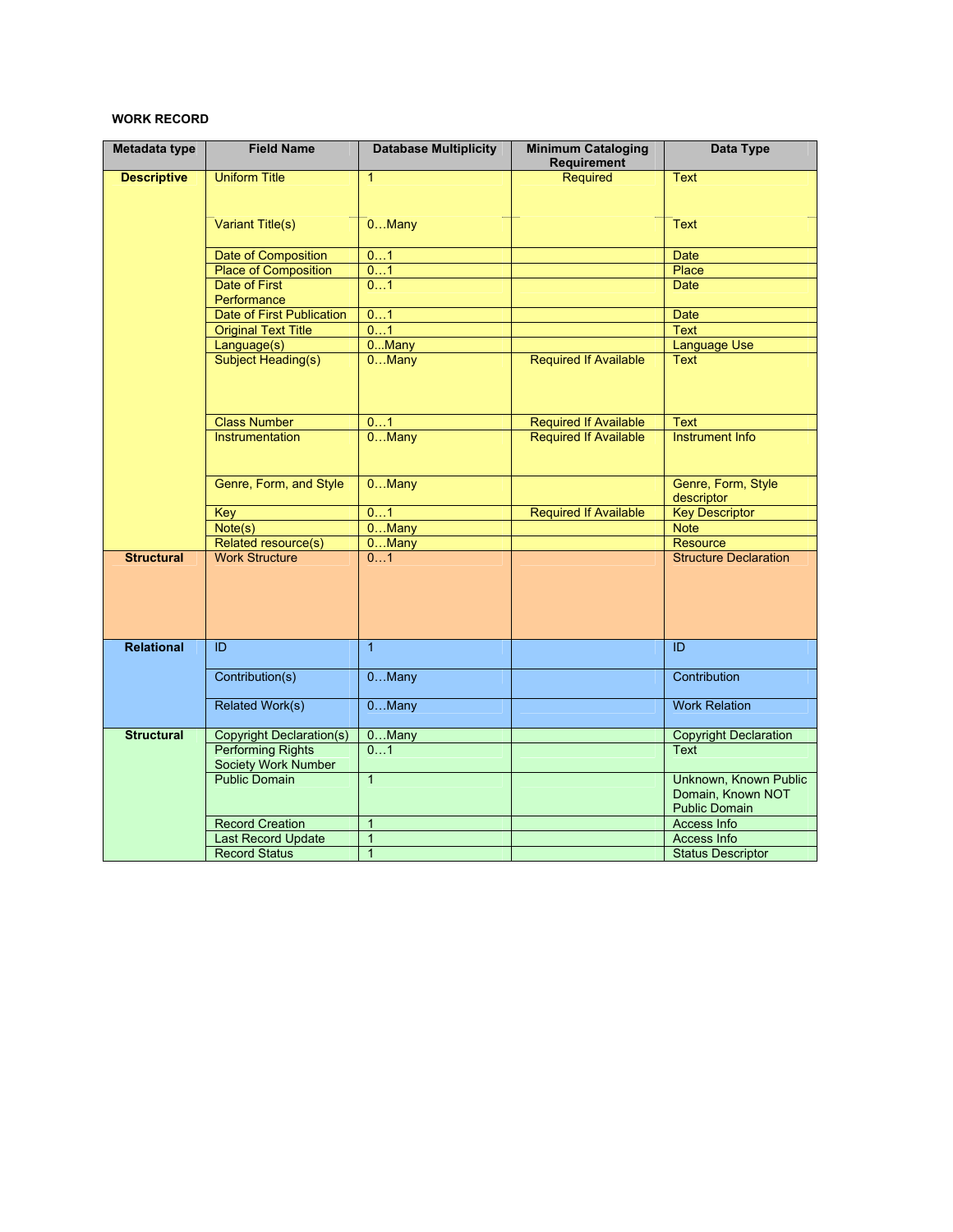## **INSTANTIATION RECORD**

| Metadata type         | <b>Field Name</b>             | <b>Database Multiplicity</b> | <b>Minimum Cataloging</b><br><b>Requirement</b> | Data Type                                                          |
|-----------------------|-------------------------------|------------------------------|-------------------------------------------------|--------------------------------------------------------------------|
| <b>Descriptive</b>    | <b>Title</b>                  | $\mathbf{1}$                 | Required                                        | <b>Text</b>                                                        |
|                       | <b>Document Description</b>   | 1                            | <b>Required</b>                                 | Document Info                                                      |
|                       | Subject Heading(s)            | $0$ Many                     | <b>Required If Available</b>                    | <b>Text</b>                                                        |
|                       | <b>Class Number</b>           | 01                           | <b>Required If Available</b>                    | <b>Text</b>                                                        |
|                       | Instrumentation               | $0$ Many                     | <b>Required If Available</b>                    | Instrument Info.                                                   |
|                       | Genre, Form, and Style        | 0. Many                      |                                                 | Genre, Form, and Style<br>descriptor                               |
|                       | Language(s)                   | $0.$ Many                    | <b>Required If Available</b>                    | <b>Text</b>                                                        |
|                       | <b>Notation</b>               | 01                           |                                                 | <b>Notation Descriptor</b>                                         |
|                       | Date(s) of Performance        | $0.$ Many                    |                                                 | Date                                                               |
|                       | <b>Place of Performance</b>   | 01                           |                                                 | Place                                                              |
|                       | <b>Extent</b>                 |                              |                                                 | <b>Number</b>                                                      |
|                       | Note(s)                       | $0.$ Many                    |                                                 | <b>Note</b>                                                        |
| <b>Relational</b>     | ID                            |                              |                                                 | ID                                                                 |
|                       | Contribution(s)               | $0.$ Many                    |                                                 | Contribution                                                       |
|                       | <b>Manifested Work</b>        |                              |                                                 | ID                                                                 |
|                       | <b>Completeness Indicator</b> | 1                            |                                                 | Complete or Incomplete                                             |
|                       | <b>Parent Container</b>       | $\overline{1}$               |                                                 | ID                                                                 |
|                       | <b>Structural Binding</b>     | 01                           |                                                 | <b>Structural Binding</b>                                          |
| <b>Administrative</b> | Copyright Declaration(s)      | $0$ Many                     | <b>Required If Available</b>                    | <b>Copyright Declaration</b>                                       |
|                       | <b>Public Domain</b>          | $\mathbf{1}$                 |                                                 | Unknown, Known Public<br>Domain, Known NOT<br><b>Public Domain</b> |
|                       | <b>Record Creation</b>        |                              |                                                 | <b>Access Info</b>                                                 |
|                       | <b>Last Record Update</b>     |                              |                                                 | Access Info                                                        |
|                       | <b>Record Status</b>          |                              |                                                 | <b>Status Descriptor</b>                                           |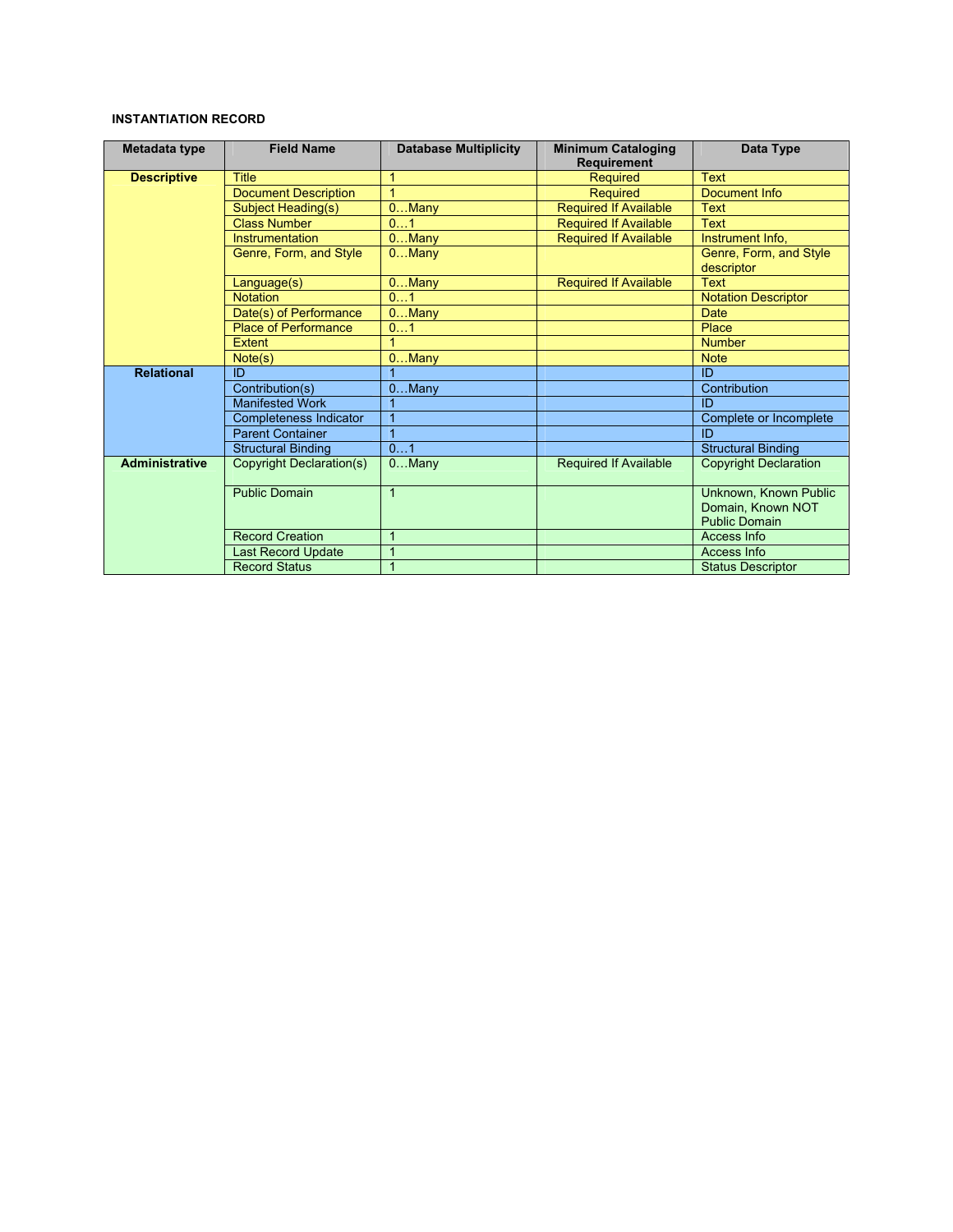## **CONTAINER RECORD**

| Metadata type         | <b>Field Name</b>                 | <b>Database Multiplicity</b> | <b>Minimum Cataloging</b><br><b>Requirement</b> | Data Type                    |
|-----------------------|-----------------------------------|------------------------------|-------------------------------------------------|------------------------------|
| <b>Descriptive</b>    | Title(s)                          | $1$ Many                     | <b>Required</b>                                 | <b>Text</b>                  |
|                       | <b>Uniform Series Title</b>       | 01                           | <b>Required If Available</b>                    | <b>Text</b>                  |
|                       | Publisher                         | 01                           | <b>Required If Available</b>                    | <b>Text</b>                  |
|                       | Edition                           | 01                           | <b>Required If Available</b>                    | <b>Text</b>                  |
|                       | <b>Publisher/Plate Numbers</b>    | $0$ Many                     |                                                 | <b>Text</b>                  |
|                       | <b>Document Description(s)</b>    | $1$ Many                     | <b>Required If Available</b>                    | Document Info                |
|                       | Language(s)                       | $0.$ Many                    |                                                 | <b>Text</b>                  |
|                       | Date of Publication               | 01                           | <b>Required If Available</b>                    | <b>Date</b>                  |
|                       | Date of Copyright                 | 01                           |                                                 | <b>Date</b>                  |
|                       | <b>Place of Publication</b>       | 01                           |                                                 | Place                        |
|                       | Note(s)                           | $0.$ Many                    |                                                 | <b>Note</b>                  |
| <b>Relational</b>     | ID                                |                              |                                                 | ID                           |
|                       | Contribution(s)                   | $0.$ Many                    |                                                 | Contribution                 |
|                       | <b>Contained Collective Works</b> | $0$ Many                     |                                                 | ID                           |
|                       | <b>Contained Media Obiects</b>    | $0$ Many                     |                                                 | ID                           |
|                       | <b>Contained Instantiations</b>   | $0$ Many                     |                                                 | ID                           |
| <b>Administrative</b> | <b>Physical Identification</b>    |                              |                                                 | Physical ID Info             |
|                       | <b>ISBN</b>                       | 01                           |                                                 | <b>Text</b>                  |
|                       | MRC/EAN/UPC                       | 01                           |                                                 | <b>Number</b>                |
|                       | <b>ISMN</b>                       | 01                           |                                                 | <b>Text</b>                  |
|                       | Copyright Declaration(s)          | $0$ Many                     | <b>Required If Available</b>                    | <b>Copyright Declaration</b> |
|                       | <b>Public Domain</b>              |                              |                                                 | Unknown, Known Public        |
|                       |                                   |                              |                                                 | Domain, Known NOT Public     |
|                       |                                   |                              |                                                 | Domain                       |
|                       | <b>Record Creation</b>            | 1                            |                                                 | Access Info                  |
|                       | <b>Last Record Update</b>         |                              |                                                 | Access Info                  |
|                       | <b>Record Status</b>              | $\mathbf{1}$                 |                                                 | <b>Status Descriptor</b>     |